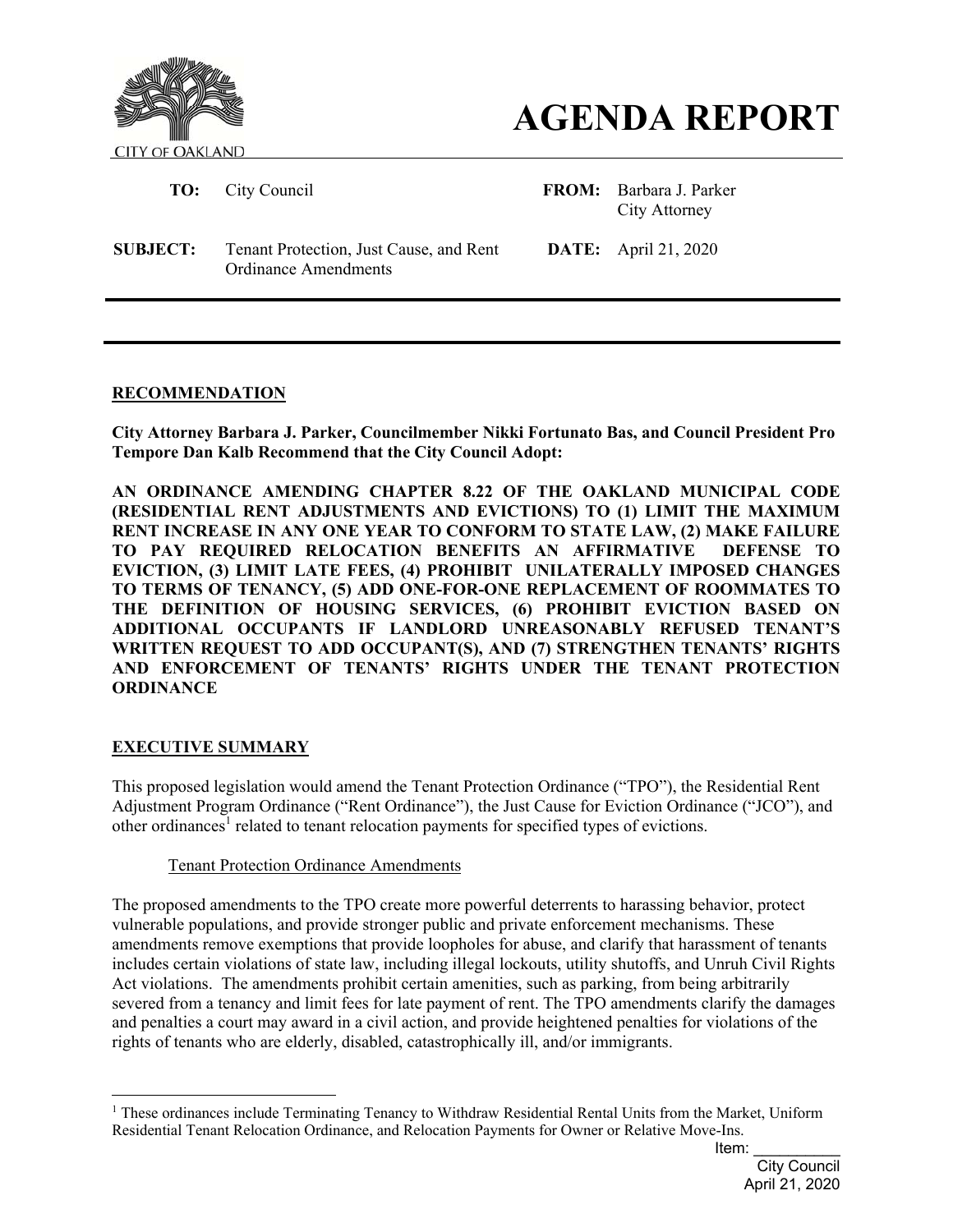#### Rent Ordinance Amendments

The amendments to the Rent Ordinance permit tenants to seek a rent reduction if the landlord unreasonably denies them the right to replace a departing roommate, and also conform the maximum rent increase in a 12-month period to conform with state tenant protection law that took effect in January, 2020.

#### Just Cause Ordinance Amendments

Amendments to the JCO would make failure to pay required relocation benefits an affirmative defense to an eviction, in conformance with state law, and prohibit evictions based on either unilateral changes in the terms of tenancy or adding an additional occupant or occupants, if a landlord unreasonably refuses a written request to add an occupant or occupants.

# **LEGISLATIVE HISTORY AND BACKGROUND**

#### Existing Oakland Landlord-Tenant Laws

In 1980, the Oakland City Council enacted its first rent control ordinance which established the Housing, Residential Rent Arbitration and Relocation Board and the Rent Adjustment Program. (Ordinance No. 9980 C.M.S.) This ordinance has been amended many times. The current Rent Ordinance (Oakland Municipal Code ("O.M.C.") Section 8.22.010 et seq.) regulates most residential rent increases in Oakland.

In 2002, Oakland voters passed the Just Cause for Eviction Ordinance, requiring that owners of covered rental units prove one of eleven just causes before they can evict a tenant (O.M.C. Section 8.22.300 et seq.). In November 2018, the voters passed Measure Y which amended the JCO to remove the exemption for owner-occupied two- and three-unit properties and granted the City Council authority to amend the JCO to add limitations on a landlord's right evict.

In 2003, the City Council adopted the Terminating Tenancy to Withdraw Residential Rental Units from the Rental Market Ordinance (a.k.a, "Ellis Ordinance", O.M.C. Section 8.22.400 et seq.) to provide notice and relocation payment requirements for Ellis Act evictions. In 2018, Council amended both the Ellis Ordinance and the Code Compliance Relocation Program (O.M.C. Section 15.60.010 et seq.), and adopted the Uniform Residential Tenant Relocation Ordinance (O.M.C. Section 8.22.800 et seq.) and Relocation Payments for Owner or Relative Move-ins Ordinance (O.M.C. Section 8.22.850 et seq.); these ordinances establish a uniform schedule for relocation payments, and extending relocation payments to tenants displaced by owner move-in evictions.

In November 2014, the City Council enacted the Tenant Protection Ordinance (O.M.C. Section 8.22.600 et seq.) to deter harassing behavior by landlords, encourage landlords to follow the law and uphold their responsibility to provide habitable rental properties, and provide tenants legal recourse when they are subjected to harassing behavior by landlords. The City Council amended the TPO and Rent Ordinance in June 2019 to remove the exemption for owner-occupied two- and three-unit properties, consistent with the voters' passage of Measure Y in November 2018.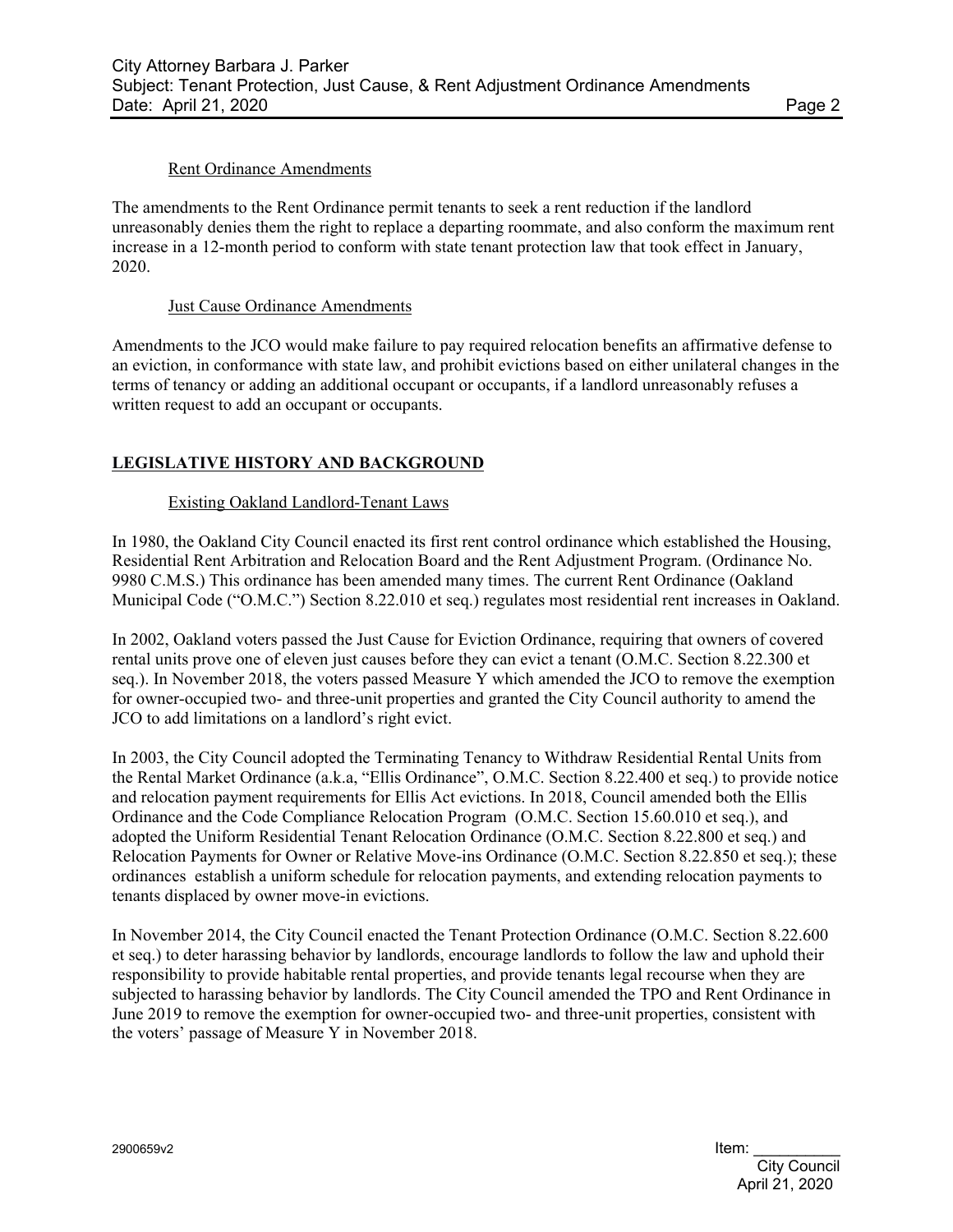## The Housing Crisis

More than half a decade since the City enacted the TPO, the housing crisis continues to threaten and adversely impact the health, safety and the very lives of Oakland tenants. Almost two-thirds of Oakland's residents are renters, with nearly six out of every ten Oakland residents renting their homes. This is one of the highest percentages of renters in the Bay Area Roughly a quarter of Oakland households face high housing costs in proportion to household income, poor housing conditions, unstable neighborhoods, overcrowding, or homelessness.<sup>2</sup> In just the past two years, Oakland's unhoused population has increased by 47%.<sup>3</sup> While all Oakland tenants are impacted by the housing crisis,, lowincome tenants and African American, Hispanic and other communities of color have been hit the hardest; they disproportionately are renters are rent burdened, live in overcrowded conditions, are homeless, and receive eviction notices.<sup>4</sup> Oakland's July 2018 Equity Indicators Project report revealed deep inequities in housing, with an overall score of 36.8 on a spectrum of 0 (total inequity) to 100 (total equity).<sup>5</sup>

Oakland's skyrocketing rental market has exacerbated tensions between property owners and tenants residing in units that are rent-controlled and/or covered by the JCO. Because their properties are more valuable when they are vacant, owners are incentivized to engage in harassment to pressure their tenants to move out. This conduct often occurs even when the owner has no legal grounds to evict the tenant.

As a recent PolicyLink/San Francisco Foundation/USC PERE report emphasized, "[t]he immediate challenges of eviction and displacement should be addressed with a 'protection first' approach to stem the tide of displacement while efforts to preserve and construct housing are underway."6 Additionally, "Oakland At Home: Recommendations for implementing *A Roadmap Towards Equity*," a 2016 report from the Oakland Housing Cabinet convened by Mayor Libby Schaaf, included recommendations that the City strengthen the Tenant Protection Ordinance, particularly its enforcement mechanisms.

Oakland residents have overwhelmingly expressed their desire to increase protections for tenants. Seventy-five percent (75%) of the respondents to Oakland's 2018 Budget Priorities Survey considered homelessness or housing one of the top two issues they wanted the City to address in the FY 2019-2021 budget.<sup>7</sup> Sixty-three percent (63%) of the respondents were willing to pay more for rent control enforcement and tenant protection. Finally, 71% of the respondents believed addressing housing displacement among people of color is extremely important or very important. This commitment of our residents is shared by the City of Oakland's Housing Implementation Cabinet, which has established a goal of protecting 17,000 affordable homes and identified "strengthen[ing] enforcement of renters' protections" as one of its seven final recommendations.<sup>8</sup>

 $\overline{a}$ 

8 Oakland at Home, *supra* 1.

<sup>&</sup>lt;sup>2</sup> Oakland At Home: Recommendations for Implementing A Roadmap Towards Equity, From the Oakland Housing Cabinet. (March 2016). *available at* http://oakland-home.squarespace.com/about

<sup>3</sup> Oakland Homelessness Surges 47% - Per-Capita Number Now Higher Than SF and Berkeley. (July 2019) *San Francisco Chronicle*. https://www.sfchronicle.com/bayarea/article/Oakland-homelessness-surges-47-per-capita-14115123.php

<sup>4</sup> Oakland Equity Indicators Report (2018). https://www.oaklandca.gov/documents/2018-oakland-equity-indicatorsreport

 $\frac{5}{1}$ 

<sup>6</sup> Solving the Housing Crisis Is Key to Inclusive Prosperity in the Bay Area*.* (April 2018). https://www.policylink. org/resources-tools/solving-housing-crisis-bay-area

<sup>&</sup>lt;sup>7</sup> City of Oakland Budget Priorities Survey. (April 2019) https://www.oaklandca.gov/documents/2018-city-ofoakland-budget-priorities-survey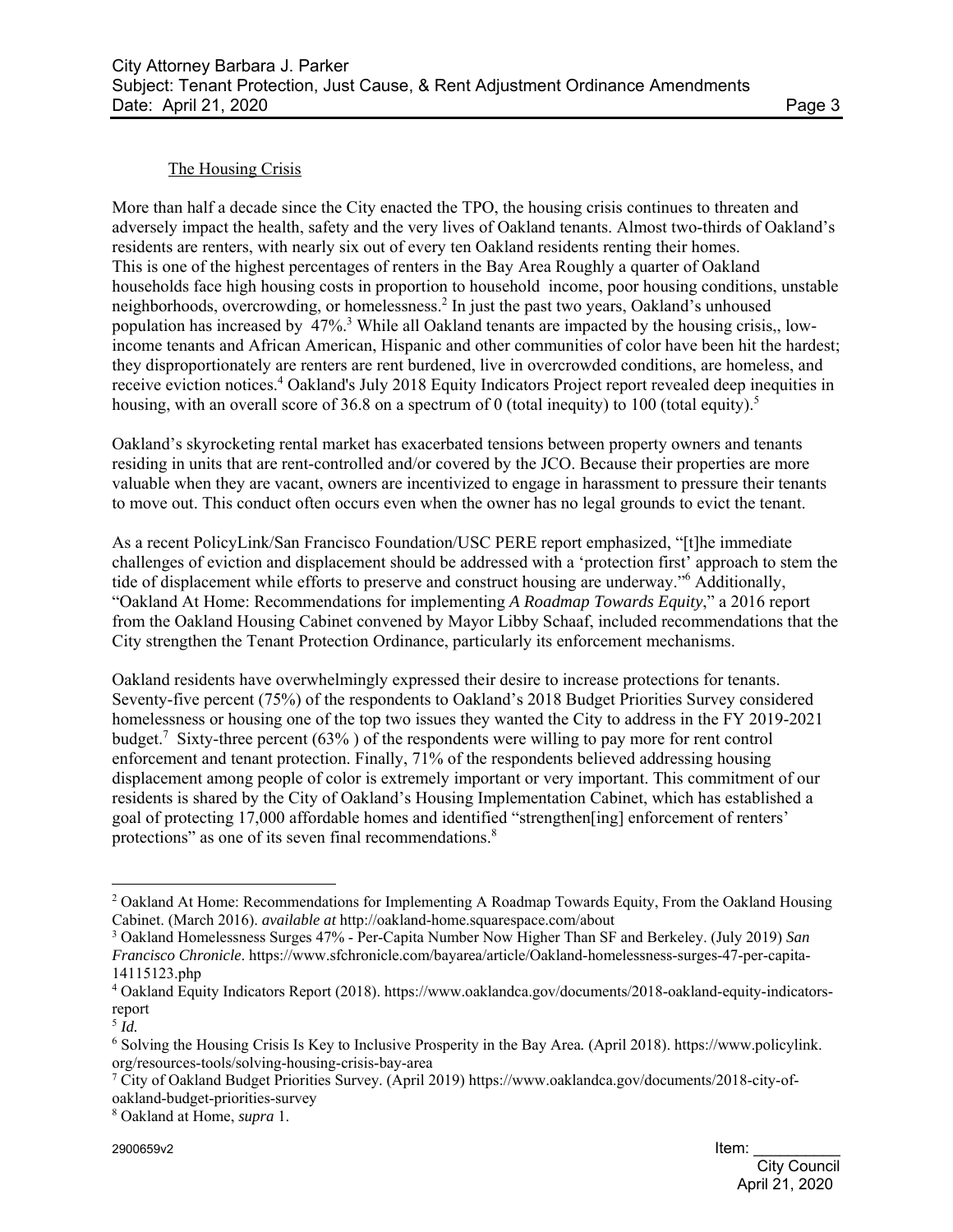The first five years of the TPO's existence have also underscored that certain residents are especially vulnerable to harassment, including the elderly, disabled, and catastrophically ill. Moreover, as a result of developments at the national level, unscrupulous owners have exploited tenants' perceived immigration status to threaten, intimidate, and silence them.<sup>9</sup> Oakland's Tenant Protection Ordinance, which will be strengthened by the proposed amendments, is a critical tool that can help preserve the diversity of the Oakland community in areas such as race, gender, national origin, age, sexual orientation, occupations and incomes.

# California Tenant Protection Act of 2019

In September 2019, the California Legislature passed the Tenant Protection Act of 2019 (AB 1482), which limits rent increases and provides just cause for eviction protection to many residential rental units not otherwise covered under local law. This state law became effective January 1, 2020.

At the January 28, 2020, meeting of the City Council's Community & Economic Development Committee, Rent Adjustment Program (RAP) staff presented an informational report on local enforcement and implementation of AB 1482. In addition to recommending coordination with the rent programs of other cities on local enforcement options, the report made the following recommendations:

- 1. Amend Oakland's 10 percent annual rent cap to conform to state law;
- 2. Add failure to pay required relocation benefits as a defense to eviction in Oakland's Just Cause Ordinance to mirror state law.

Each of these recommendations concerns congruity between the state Tenant Protection Act and Oakland law. In general, the provisions of the Tenant Protection Act do not apply when a rental unit is covered by a local eviction or rent control ordinance that offers more protection than state law.<sup>10</sup> However, the state Tenant Protection Act is stronger than Oakland law on the issue of relocation benefits. Currently, a tenant under the protection of the JCO cannot assert the landlord's failure to pay required relocation payments as a defense in an eviction action, though a tenant subject to state law can. This amendment would ensure that tenants subject to the local ordinance are not denied a benefit they are entitled to under state law.

Similarly, the Tenant Protection Act caps rent increases in a 12-month period at a maximum of either 5% plus CPI, or 10%, whichever is lower, while the Oakland Rent Ordinance caps rent increases at 10% in a 12-month period. This creates the potential for rent increases authorized under the Rent Ordinance to be illegal and actionable under the Act (example: a 10% increase based on banking or capital improvements when CPI is 3.5% and the corresponding state rent cap is 8.5%).

 $\overline{a}$ <sup>9</sup> *See, e.g., People v. DODG Corporation, et. al.* (July 2019) *available at* 

https://www.oaklandcityattorney.org/News/Press%20releases/Mann%20TPO%20case%20June%202019.html*;*  Oakland Tenants Live with Uncertainty In Tight Market. (January 2017) *San Francisco Chronicle. available at*  https://www.sfchronicle.com/bayarea/article/Oakland-tenants-live-with-uncertainty-in-tight-10842256.php; Rent Increases, Evictions Up in Immigrant Communities Under Trump, Housing Lawyers Say (July 2017) *Sacramento Bee*. https://www.sacbee.com/news/politics-government/capitol-alert/article160239609.html

 $10$  The just cause for eviction provisions of the Tenant Protection Act do not apply to units subject to a local just cause law that was (1) adopted on or before September 1, 2019, or (2) adopted or amended after September 1, 2019, if more protective than the Tenant Protection Act. The rent restriction provisions of the Tenant Protection Act do not apply to units subject to a local rent cap that restricts annual increases to amount less that provided by the Act.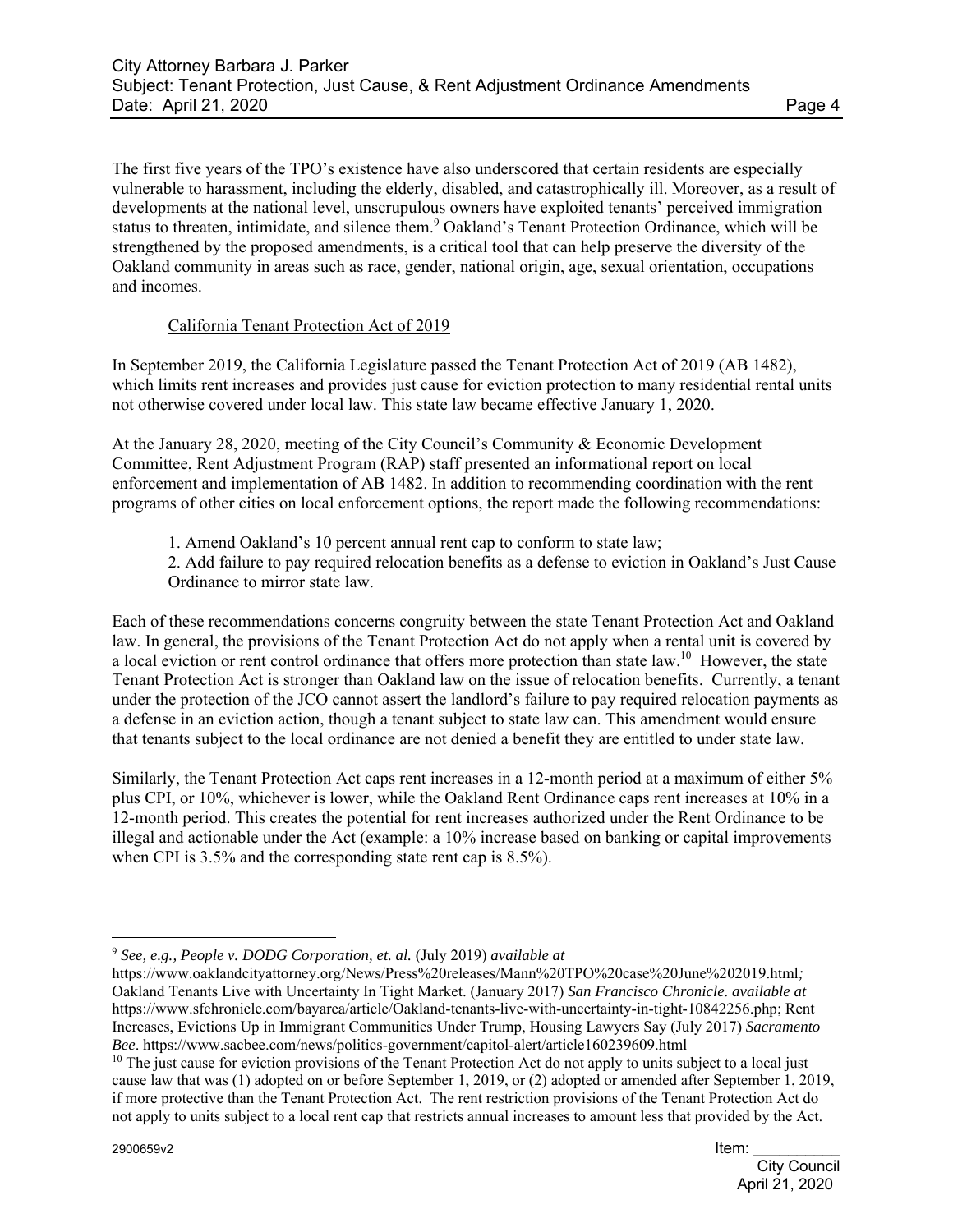# **ANALYSIS**

These proposed amendments both clarify the rights of Oakland tenants and strengthen those rights. They expand the protection of the TPO, and the JCO and conform our local ordinances to state law. The proposed amendments are as follows:

### *A. Clarification of Definitions in TPO*

The definitions of "tenant" and "owner" in the TPO are clarified and made consistent with those in the JCO. In addition, definitions are added for the terms "elderly," "disabled," and "catastrophically ill."

#### *B. Elimination of TPO Exemptions*

Exemptions from the TPO for non-profit housing and newly constructed rental units are eliminated.

#### *C. Expanded Scope of Tenant Harassment*

To allow for City Attorney enforcement, conduct already prohibited by state law is added to the list of prohibited conduct in the TPO including: illegal lock-outs, utility shut-offs, discrimination, elder financial abuse, fraud, and forcing an occupant to vacate and re-register for the purpose of preventing them from acquiring tenancy rights. The scope of other prohibited conduct is also clarified. For example, video or audio recording inside a tenant's home without a lawful purpose, unreasonably inquiring into a tenant's relationship status, and unreasonably restricting or inquiring about overnight guests are explicitly included under interference with a tenant's right to privacy. Bad faith unilateral changes in the terms of tenancy are also prohibited. In addition, the unilateral severance from a tenancy of various amenities, including parking, storage space, laundry rooms, patios, and gardens on the same lot, as well as kitchens, toilets, and lobbies in residential hotels, is prohibited, absent just cause for the severance. Lastly, fees for the late payment of rent are limited to no more than 1% of the monthly rent, applicable to rental agreements entered into or renewed on or after May 6, 2020.

#### *D. Increased Minimum Damages in TPO*

While the TPO already provides for minimum damages of \$1,000, to deter harassment of the most vulnerable tenants, minimum damages are increased to \$2,000 for elderly or disabled tenants and \$2,500 for catastrophically ill tenants. In addition, minimum damages for threatening to report a tenant to an immigration authority is increased to \$2,000.

### *E. Enhanced City Attorney Enforcement Powers of TPO*

As described above, the expansion of the scope of prohibited conduct to include certain conduct already prohibited by state law enables the City Attorney to enforce compliance when there is a pattern and practice of unlawful harassment. In addition, the courts are given authority to impose civil penalties of up to \$1,000 per day for each violation of the ordinance in an action filed by the City Attorney when there is a pattern and practice of unlawful harassment.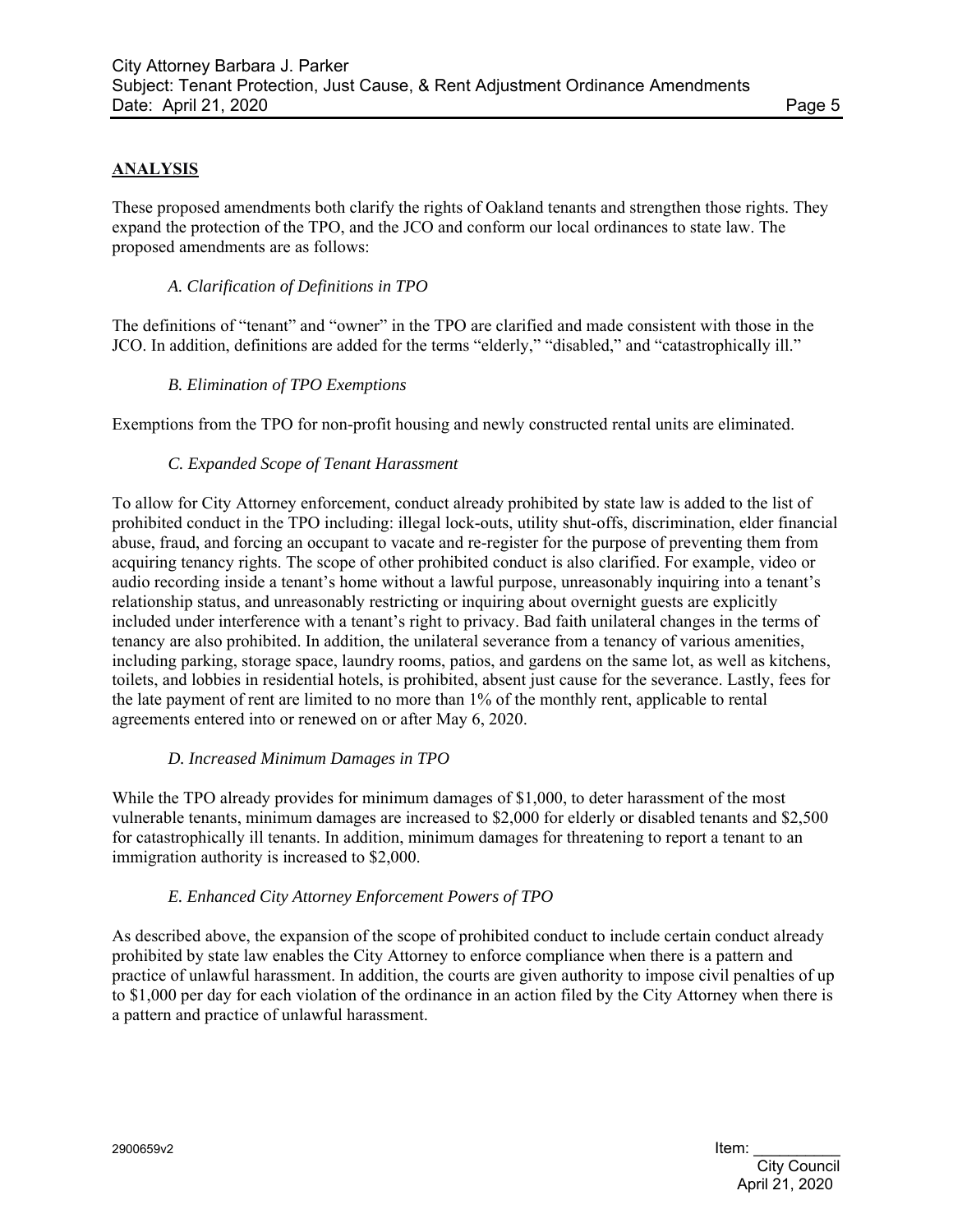# *F. Modification of 15-day Waiting Period in TPO*

The 15-day waiting period before a tenant can file a civil action under the TPO after giving notice of a violation related to repairs is eliminated if the landlord's conduct is intentional and demonstrates willful disregard for the comfort, safety, or wellbeing of the tenants.

## *G. Revised Definition of Housing Services in Rent Ordinance*

The definition of housing services in the Rent Ordinance is amended to include the right to maintain a specific number of occupants and the right to one-for-one replacement of roommates, thus giving tenants the right to petition the rent program for a rent reduction if the landlord unreasonably denies them the right to replace a departing roommate.

# *H. Maximum Rent Increase under Rent Ordinance*

The 10% maximum rent increase for units covered by the Rent Ordinance is amended to "not more than 10 percent, or the amount permitted for Oakland rental units subject to California Civil Code 1947.12, *whichever is lower*." (emphasis added)

# *I. Failure to Pay Relocation Benefits added as Defense to Eviction*

In conformance with AB 1482, a landlord's failure to pay legally required relocation benefits is made a defense to an eviction action under the JCO.

### *J. Limit on Evictions Based on Unilateral Changes in Terms of Tenancy*

The JCO is amended to prohibit eviction based on an alleged violation of a term of tenancy that was unilaterally imposed by the landlord after the tenancy began, without providing proper notice to the tenant that they need not agree to the new term.

### *K. Limit on Evictions Based on Additional Occupants*

The JCO is amended to prohibit eviction based on adding an additional occupant or occupants to a rental unit, if the landlord has unreasonably refused a tenant's written request to add an occupant or occupants, so long as the total number of occupants does not exceed occupancy limits imposed by law.

### *L. Amendments to Relocation Ordinances*

Consistent with the JCO amendment that makes failure to comply with relocation payment requirements a defense to eviction, the ordinance includes conforming amendments to Articles III, VII, and VIII of Chapter 8.22 of the O.M.C.<sup>11</sup> In addition, the timing of relocation payments and effective dates of CPI increases to the relocation amounts are clarified.

 $\overline{a}$ 

<sup>&</sup>lt;sup>11</sup> Articles III, VII, and VIII are the following ordinances: Terminating Tenancy to Withdraw Residential Units from the Rental Market, Uniform Residential Tenant Relocation Ordinance, and Relocation Payments for Owner or Relative Move-Ins.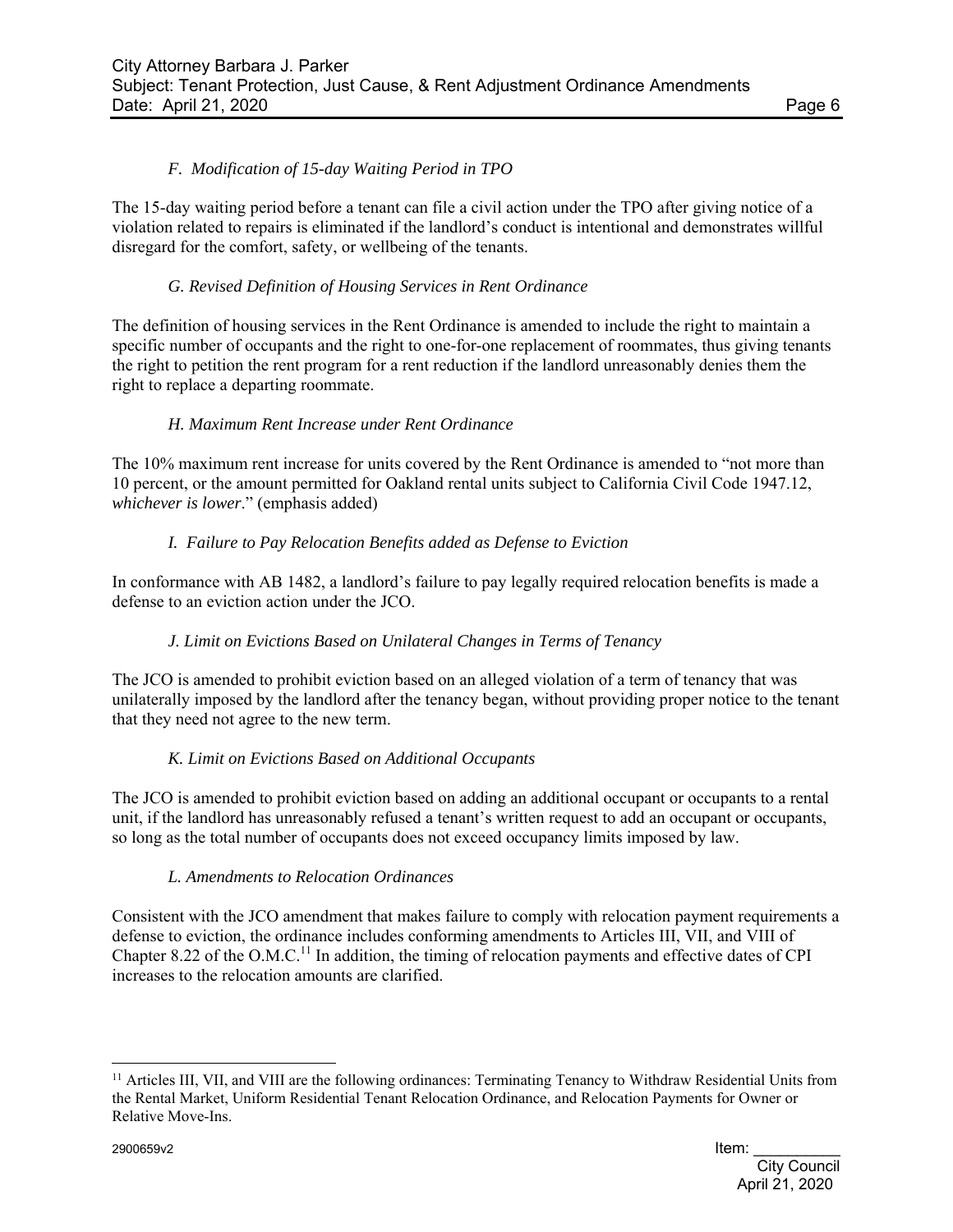# **FISCAL IMPACT**

These amendments would have little direct fiscal impact on City government. Adequately responding to the public's inquiries regarding the amendments may result in small increases in staff support time in the Department of Housing and Community Development and the Office of the City Attorney. Many of the costs to the City Attorney's office will be recoverable in the form of attorney's fees that the City receives in successful actions brought by the City Attorney. The Department of Housing and Community Development may incur additional costs related to updating, creating, and translating FAQs and other materials related to the amendments.

# **PUBLIC OUTREACH / INTEREST**

Groups representing landlords or tenants, the Oakland Housing Authority, and non-profit housing organizations were informed about this proposed legislation and invited to provide input.

# **COORDINATION**

The City Attorney's Office, and City Council sponsors coordinated with the City Administrator's office on the introduction of this legislation.

### **SUSTAINABLE OPPORTUNITIES**

**Economic:** Stronger tenant protections help prevent tenant displacement – thereby preventing homelessness, loss of employment, disruption of children's education, and other ways by which displacement undermines an individual's opportunity to improve his/her economic situation.

**Environmental:** Tenant harassment can force individuals to leave rent controlled housing. Because many Oakland residents cannot afford market rate housing in their communities, displaced individuals and families may have to leave Oakland to secure more affordable housing. This may cause individuals to live farther away from their workplaces, potentially leading to longer commutes and more cars on the road.

Housing is also a health issue. Displacement can lead to homelessness, and the average life expectancy of people without housing falls by as much as  $27$  years.<sup>12</sup>

Harassment often takes the form of code violations, failure to conduct repairs, and/or failure to perform maintenance, all of which expose particularly vulnerable populations to environmental hazards. These amendments would help to ensure that existing standards are adhered to and that tenants have access to the healthy housing.

 $\overline{a}$ 

<sup>&</sup>lt;sup>12</sup> This is based on one study of homeless adults finding an average age at death of 51.2 years (Mortality Among Homeless Adults in Boston: Shifts in Causes of Death Over a 15-year Period. (2013). *JAMA Internal Medicine. available at* https://www.ncbi.nlm.nih.gov/pmc/articles/PMC3713619/pdf/nihms-493296.pdf) compared to the average life expectancy in the United States (78.74 years in 2013, according to the World Bank).